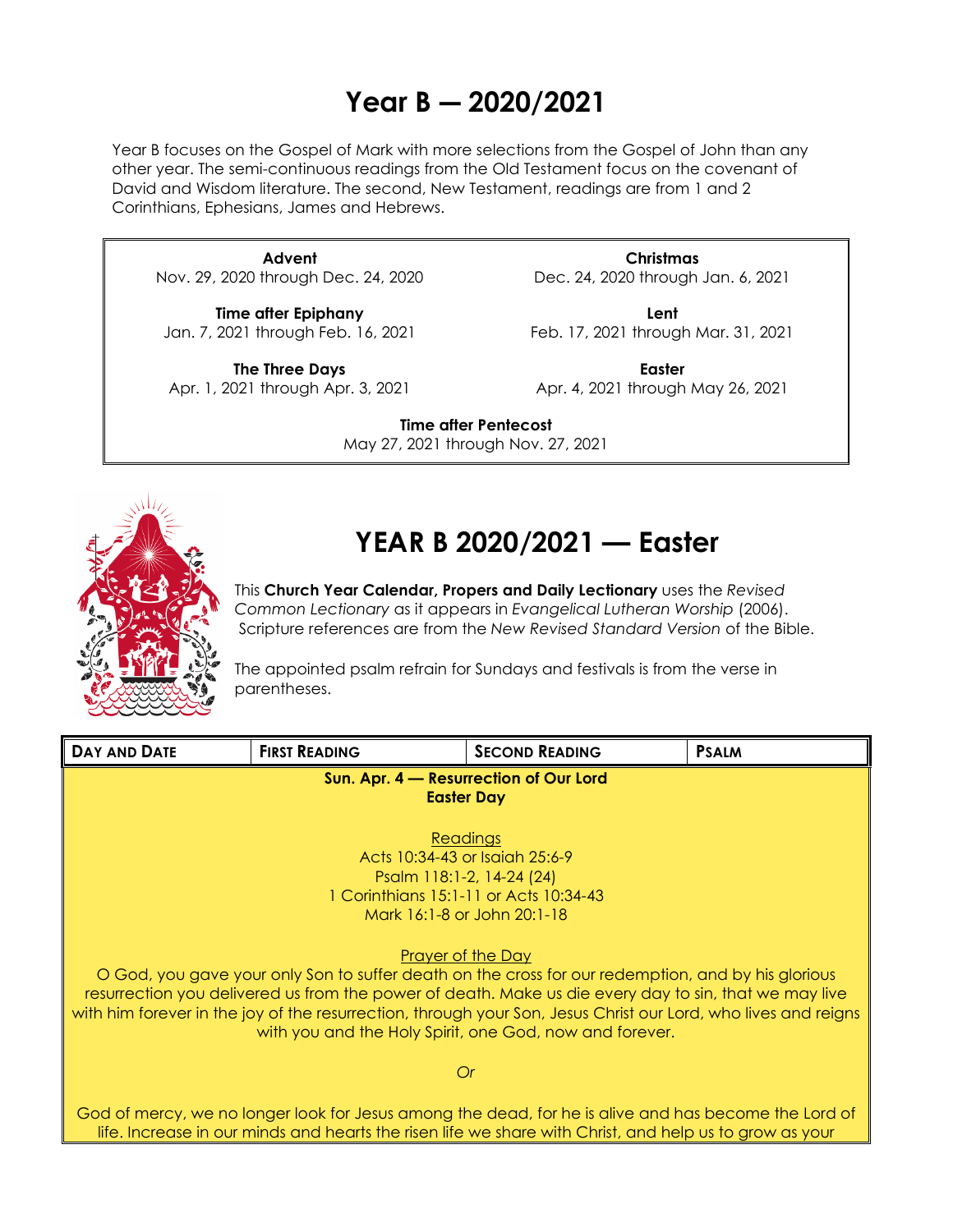| people toward the fullness of eternal life with you, through Jesus Christ, our Savior and Lord, who lives<br>and reigns with you and the Holy Spirit, one God, now and forever. |                       |                                                                                                                                                                                                                      |                      |  |  |  |
|---------------------------------------------------------------------------------------------------------------------------------------------------------------------------------|-----------------------|----------------------------------------------------------------------------------------------------------------------------------------------------------------------------------------------------------------------|----------------------|--|--|--|
|                                                                                                                                                                                 |                       |                                                                                                                                                                                                                      |                      |  |  |  |
|                                                                                                                                                                                 |                       | <b>Gospel Acclamation</b>                                                                                                                                                                                            |                      |  |  |  |
|                                                                                                                                                                                 |                       | Alleluia. Christ, our paschal lamb, I has been sacrificed.*<br>Therefore, let us I keep the feast. Alleluia. (1 Cor. 5:7, 8)                                                                                         |                      |  |  |  |
|                                                                                                                                                                                 |                       |                                                                                                                                                                                                                      |                      |  |  |  |
|                                                                                                                                                                                 |                       | <b>Color: White/Gold</b>                                                                                                                                                                                             |                      |  |  |  |
|                                                                                                                                                                                 |                       | Sun. Apr.4 - Resurrection of Our Lord                                                                                                                                                                                |                      |  |  |  |
|                                                                                                                                                                                 |                       | <b>Easter Evening</b>                                                                                                                                                                                                |                      |  |  |  |
|                                                                                                                                                                                 |                       |                                                                                                                                                                                                                      |                      |  |  |  |
|                                                                                                                                                                                 |                       | Readings                                                                                                                                                                                                             |                      |  |  |  |
|                                                                                                                                                                                 |                       | <b>Isaiah 25:6-9</b>                                                                                                                                                                                                 |                      |  |  |  |
|                                                                                                                                                                                 |                       | Psalm 114 (7)                                                                                                                                                                                                        |                      |  |  |  |
|                                                                                                                                                                                 |                       | 1 Corinthians 5:6b-8                                                                                                                                                                                                 |                      |  |  |  |
|                                                                                                                                                                                 |                       | Luke 24:13-49                                                                                                                                                                                                        |                      |  |  |  |
|                                                                                                                                                                                 |                       |                                                                                                                                                                                                                      |                      |  |  |  |
|                                                                                                                                                                                 |                       | <b>Prayer of the Day</b>                                                                                                                                                                                             |                      |  |  |  |
|                                                                                                                                                                                 |                       | O God, whose blessed Son made himself known to his disciples in the breaking of bread, open the eyes<br>of our faith, that we may behold him in all his redeeming work, Jesus Christ, our Savior and Lord, who lives |                      |  |  |  |
|                                                                                                                                                                                 |                       | and reigns with you and the Holy Spirit, one God, now and forever.                                                                                                                                                   |                      |  |  |  |
|                                                                                                                                                                                 |                       |                                                                                                                                                                                                                      |                      |  |  |  |
|                                                                                                                                                                                 |                       |                                                                                                                                                                                                                      |                      |  |  |  |
|                                                                                                                                                                                 |                       | <b>Gospel Acclamation</b><br>Alleluia. Our hearts I burn within us*                                                                                                                                                  |                      |  |  |  |
|                                                                                                                                                                                 |                       |                                                                                                                                                                                                                      |                      |  |  |  |
|                                                                                                                                                                                 |                       | while you open to I us the scriptures. Alleluia. (Luke 24:27)                                                                                                                                                        |                      |  |  |  |
|                                                                                                                                                                                 |                       |                                                                                                                                                                                                                      |                      |  |  |  |
| <b>Color: White/Gold</b>                                                                                                                                                        |                       |                                                                                                                                                                                                                      |                      |  |  |  |
|                                                                                                                                                                                 |                       |                                                                                                                                                                                                                      |                      |  |  |  |
| $Mon - Apr. 5$                                                                                                                                                                  | Genesis 1:1-19        | 1 Corinthians 15:35-49                                                                                                                                                                                               | Psalm 118:1-2, 14-24 |  |  |  |
|                                                                                                                                                                                 |                       | <b>Or</b>                                                                                                                                                                                                            |                      |  |  |  |
|                                                                                                                                                                                 |                       |                                                                                                                                                                                                                      |                      |  |  |  |
|                                                                                                                                                                                 |                       | Mon. Apr. 5 – Resurrection of Our Lord – Easter Monday                                                                                                                                                               |                      |  |  |  |
|                                                                                                                                                                                 |                       | These propers may be used for a service on Easter Mon. or on another day during the week after Easter Day.                                                                                                           |                      |  |  |  |
|                                                                                                                                                                                 |                       |                                                                                                                                                                                                                      |                      |  |  |  |
|                                                                                                                                                                                 |                       | Readings                                                                                                                                                                                                             |                      |  |  |  |
|                                                                                                                                                                                 |                       | Daniel 12:1-3                                                                                                                                                                                                        |                      |  |  |  |
|                                                                                                                                                                                 |                       | Psalm 16:8-11 (9)                                                                                                                                                                                                    |                      |  |  |  |
|                                                                                                                                                                                 |                       | Acts 2:14, 22b-32                                                                                                                                                                                                    |                      |  |  |  |
|                                                                                                                                                                                 |                       | Matthew 28:9-15a                                                                                                                                                                                                     |                      |  |  |  |
|                                                                                                                                                                                 |                       |                                                                                                                                                                                                                      |                      |  |  |  |
|                                                                                                                                                                                 |                       | Prayer of the Day                                                                                                                                                                                                    |                      |  |  |  |
|                                                                                                                                                                                 |                       | Almighty God, you give us the joy of celebrating our Lord's resurrection. Give us also the joys of life in your                                                                                                      |                      |  |  |  |
|                                                                                                                                                                                 |                       | service, and bring us at last to the full joy of life eternal, through Jesus Christ, our Savior and Lord, who<br>lives and reigns with you and the Holy Spirit, one God, now and forever.                            |                      |  |  |  |
|                                                                                                                                                                                 |                       |                                                                                                                                                                                                                      |                      |  |  |  |
|                                                                                                                                                                                 |                       | <b>Gospel Acclamation</b>                                                                                                                                                                                            |                      |  |  |  |
|                                                                                                                                                                                 |                       | Alleluia. God raised up Jesus, having freed I him from death,*                                                                                                                                                       |                      |  |  |  |
|                                                                                                                                                                                 |                       | because it was impossible for him to be held I in its power. Alleluia. (Acts 2:24)                                                                                                                                   |                      |  |  |  |
|                                                                                                                                                                                 |                       |                                                                                                                                                                                                                      |                      |  |  |  |
|                                                                                                                                                                                 |                       | Color: White/Gold                                                                                                                                                                                                    |                      |  |  |  |
| Tue $-$ Apr. $6$                                                                                                                                                                | Genesis 1:20-2:4a     | 1 Corinthians 15:50-58                                                                                                                                                                                               | Psalm 118:1-2, 14-24 |  |  |  |
| $Wed$ – Apr. 7                                                                                                                                                                  | Song of Solomon 3:1-1 | Mark 16:1-8                                                                                                                                                                                                          | Psalm 118:1-2, 14-24 |  |  |  |
| Thu $-$ Apr. 8                                                                                                                                                                  | Daniel 1:1-21         | Acts 2:42-47                                                                                                                                                                                                         | Psalm 133            |  |  |  |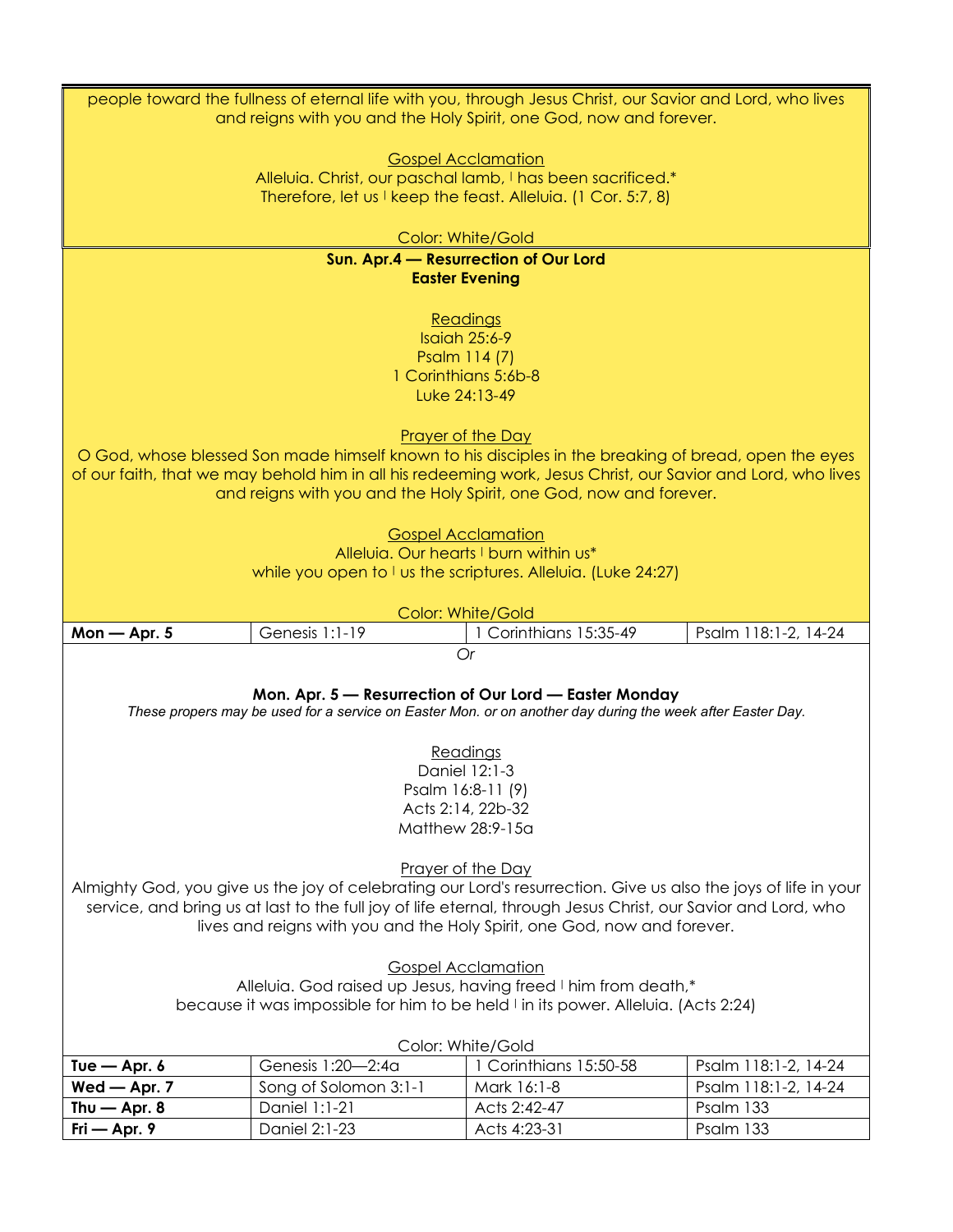| $Sat - Apr. 10$                                                                    | Daniel 2:24-49     | John 12:44-50                                                                                                                                                                                                           | Psalm 133 |  |
|------------------------------------------------------------------------------------|--------------------|-------------------------------------------------------------------------------------------------------------------------------------------------------------------------------------------------------------------------|-----------|--|
| Sun. Apr. 11 - Second Sunday of Easter                                             |                    |                                                                                                                                                                                                                         |           |  |
|                                                                                    |                    |                                                                                                                                                                                                                         |           |  |
|                                                                                    |                    | Readings                                                                                                                                                                                                                |           |  |
|                                                                                    |                    | Acts 4:32-35                                                                                                                                                                                                            |           |  |
|                                                                                    |                    | Psalm 133 (1)                                                                                                                                                                                                           |           |  |
|                                                                                    |                    | 1 John $1:1-2:2$                                                                                                                                                                                                        |           |  |
|                                                                                    |                    | John 20:19-31                                                                                                                                                                                                           |           |  |
|                                                                                    |                    |                                                                                                                                                                                                                         |           |  |
|                                                                                    |                    | <b>Prayer of the Day</b>                                                                                                                                                                                                |           |  |
|                                                                                    |                    | Almighty God, with joy we celebrate the day of our Lord's resurrection. By the grace of Christ among us,<br>enable us to show the power of the resurrection in all that we say and do, through Jesus Christ, our Savior |           |  |
|                                                                                    |                    | and Lord, who lives and reigns with you and the Holy Spirit, one God, now and forever.                                                                                                                                  |           |  |
|                                                                                    |                    |                                                                                                                                                                                                                         |           |  |
|                                                                                    |                    | <b>Gospel Acclamation</b>                                                                                                                                                                                               |           |  |
|                                                                                    |                    | Alleluia. Blessed are those who I have not seen*                                                                                                                                                                        |           |  |
|                                                                                    |                    | and yet have come I to believe. Alleluia. (John 20:29)                                                                                                                                                                  |           |  |
|                                                                                    |                    |                                                                                                                                                                                                                         |           |  |
|                                                                                    |                    | Color: White                                                                                                                                                                                                            |           |  |
| $Mon - Apr. 12$                                                                    | Daniel 3:1-30      | 1 John 2:3-11                                                                                                                                                                                                           | Psalm 135 |  |
| Tue $-$ Apr. 13                                                                    | Daniel 6:1-28      | 1 John 2:12-17                                                                                                                                                                                                          | Psalm 135 |  |
| $Wed$ - Apr. 14                                                                    | Isaiah 26:1-15     | Mark 12:18-27                                                                                                                                                                                                           | Psalm 135 |  |
| Thu $-$ Apr. 15                                                                    | Daniel 9:1-19      | 1 John 2:18-25                                                                                                                                                                                                          | Psalm 4   |  |
| $Fri$ $\rightarrow$ Apr. 16                                                        | Daniel 10:2-19     | 1 John 2:26-28                                                                                                                                                                                                          | Psalm 4   |  |
| $Sat - Apr. 17$                                                                    | Acts 3:1-10        | Luke 22:24-30                                                                                                                                                                                                           | Psalm 4   |  |
|                                                                                    |                    | Sun. Apr. 18 - Third Sunday of Easter                                                                                                                                                                                   |           |  |
|                                                                                    |                    |                                                                                                                                                                                                                         |           |  |
|                                                                                    |                    | Readings                                                                                                                                                                                                                |           |  |
|                                                                                    |                    | Acts 3:12-19                                                                                                                                                                                                            |           |  |
|                                                                                    |                    | Psalm $4(3)$                                                                                                                                                                                                            |           |  |
|                                                                                    |                    | 1 John 3:1-7                                                                                                                                                                                                            |           |  |
|                                                                                    |                    | Luke 24:36b-48                                                                                                                                                                                                          |           |  |
|                                                                                    |                    |                                                                                                                                                                                                                         |           |  |
|                                                                                    |                    | Prayer of the Day<br>Holy and righteous God, you are the author of life, and you adopt us to be your children. Fill us with your                                                                                        |           |  |
|                                                                                    |                    | words of life, that we may live as witnesses to the resurrection of your Son, Jesus Christ, our Savior and                                                                                                              |           |  |
|                                                                                    |                    |                                                                                                                                                                                                                         |           |  |
| Lord, who lives and reigns with you and the Holy Spirit, one God, now and forever. |                    |                                                                                                                                                                                                                         |           |  |
| <b>Gospel Acclamation</b>                                                          |                    |                                                                                                                                                                                                                         |           |  |
| Alleluia. Our hearts I burn within us*                                             |                    |                                                                                                                                                                                                                         |           |  |
| while you open to I us the scriptures. Alleluia. (Luke 24:32)                      |                    |                                                                                                                                                                                                                         |           |  |
|                                                                                    |                    |                                                                                                                                                                                                                         |           |  |
| Color: White                                                                       |                    |                                                                                                                                                                                                                         |           |  |
| Mon - Apr. 19                                                                      | Jeremiah 30:1-11a  | 1 John 3:10-16                                                                                                                                                                                                          | Psalm 150 |  |
| Tue $-$ Apr. 20                                                                    | Hosea 5:15-6:6     | 2 John 1-6                                                                                                                                                                                                              | Psalm 150 |  |
| $Wed - Apr. 21$                                                                    | Proverbs 9:1-6     | Mark 16:9-18                                                                                                                                                                                                            | Psalm 150 |  |
| Thu $-$ Apr. 22                                                                    | Genesis 30:25-43   | Acts 3:17-26                                                                                                                                                                                                            | Psalm 23  |  |
| $Fi - Apr. 23$                                                                     | Genesis 46:28-47:6 | Acts 4:1-4                                                                                                                                                                                                              | Psalm 23  |  |
| $Sat - Apr. 24$                                                                    | Genesis 48:8-19    | Mark 6:30-34                                                                                                                                                                                                            | Psalm 23  |  |
|                                                                                    |                    | Sun. Apr. 25 - Fourth Sunday of Easter                                                                                                                                                                                  |           |  |
|                                                                                    |                    |                                                                                                                                                                                                                         |           |  |
|                                                                                    |                    | Readings                                                                                                                                                                                                                |           |  |
|                                                                                    |                    |                                                                                                                                                                                                                         |           |  |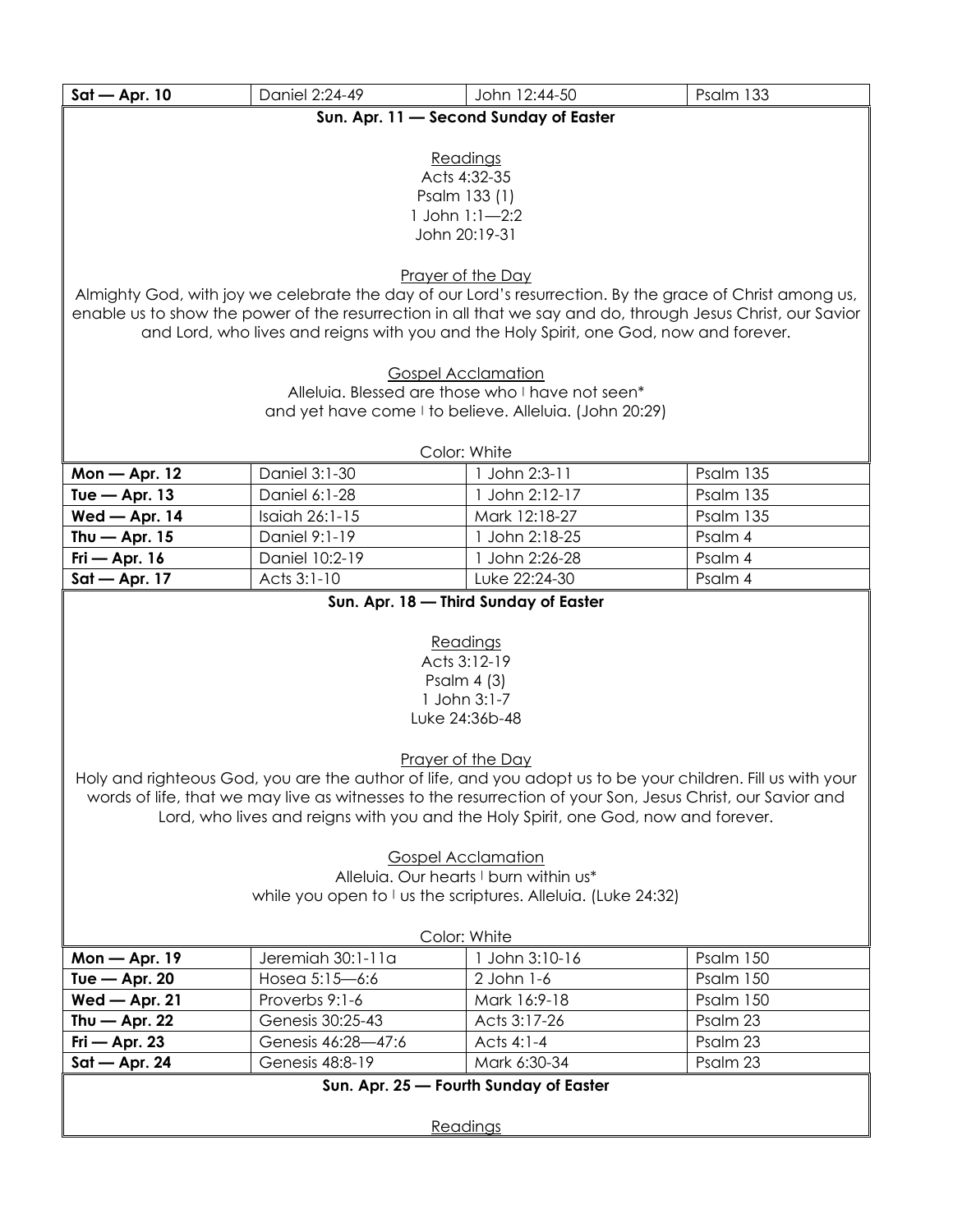| Acts 4:5-12                                                                                         |                             |                                                                                                                                                                                                                     |                                  |  |
|-----------------------------------------------------------------------------------------------------|-----------------------------|---------------------------------------------------------------------------------------------------------------------------------------------------------------------------------------------------------------------|----------------------------------|--|
| Psalm 23 (1)<br>1 John 3:16-24                                                                      |                             |                                                                                                                                                                                                                     |                                  |  |
|                                                                                                     |                             | John 10:11-18                                                                                                                                                                                                       |                                  |  |
|                                                                                                     |                             | Prayer of the Day                                                                                                                                                                                                   |                                  |  |
|                                                                                                     |                             | O Lord Christ, good shepherd of the sheep, you seek the lost and guide us into your fold. Feed us, and                                                                                                              |                                  |  |
|                                                                                                     |                             | we shall be satisfied; heal us, and we shall be whole. Make us one with you, for you live and reign with                                                                                                            |                                  |  |
|                                                                                                     |                             | the Father and the Holy Spirit, one God, now and forever.                                                                                                                                                           |                                  |  |
|                                                                                                     |                             | <b>Gospel Acclamation</b>                                                                                                                                                                                           |                                  |  |
|                                                                                                     |                             | Alleluia. Jesus says, I am I the good shepherd.*                                                                                                                                                                    |                                  |  |
|                                                                                                     |                             | I know my own and my I own know me. Alleluia. (John 10:14)                                                                                                                                                          |                                  |  |
|                                                                                                     |                             | Color: White                                                                                                                                                                                                        |                                  |  |
| $Mon - Apr. 26$                                                                                     | 1 Samuel 16:1-13            | 1 Peter 5:1-5                                                                                                                                                                                                       | Psalm 95                         |  |
|                                                                                                     |                             | <b>Or</b>                                                                                                                                                                                                           |                                  |  |
|                                                                                                     |                             | Mon. Apr. 26 - Mark, Evangelist (transferred)                                                                                                                                                                       |                                  |  |
|                                                                                                     |                             |                                                                                                                                                                                                                     |                                  |  |
|                                                                                                     |                             | Readings<br>Isaiah 52:7-10                                                                                                                                                                                          |                                  |  |
|                                                                                                     |                             | Psalm 57 (9)                                                                                                                                                                                                        |                                  |  |
|                                                                                                     |                             | 2 Timothy 4:6-11, 18                                                                                                                                                                                                |                                  |  |
|                                                                                                     |                             | Mark 1:1-15                                                                                                                                                                                                         |                                  |  |
|                                                                                                     |                             |                                                                                                                                                                                                                     |                                  |  |
|                                                                                                     |                             | Prayer of the Day                                                                                                                                                                                                   |                                  |  |
|                                                                                                     |                             | Almighty God, you have enriched your church with Mark's proclamation of the gospel. Give us grace to<br>believe firmly in the good news of salvation and to walk daily in accord with it, through Jesus Christ, our |                                  |  |
|                                                                                                     |                             | Savior and Lord, who lives and reigns with you and the Holy Spirit, one God, now and forever.                                                                                                                       |                                  |  |
|                                                                                                     |                             |                                                                                                                                                                                                                     |                                  |  |
|                                                                                                     |                             | <b>Gospel Acclamation</b>                                                                                                                                                                                           |                                  |  |
|                                                                                                     |                             | Alleluia. This Jesus I God raised up,*                                                                                                                                                                              |                                  |  |
| and of that all of I us are witnesses. Alleluia. (Acts 2:32)                                        |                             |                                                                                                                                                                                                                     |                                  |  |
| <b>Color: Scarlet/Red</b>                                                                           |                             |                                                                                                                                                                                                                     |                                  |  |
| Tue $-$ Apr. 27                                                                                     | 1 Chronicles 11:1-9         | Revelation 7:13-17                                                                                                                                                                                                  | Psalm 95                         |  |
| $Wed$ - Apr. 28                                                                                     | Micah 7:8-20                | Mark 14:26-31                                                                                                                                                                                                       | Psalm 95                         |  |
| Thu $-$ Apr. 29                                                                                     | Amos 8:1-7                  | Acts 8:1b-8                                                                                                                                                                                                         | Psalm 22:25-31                   |  |
| $Fi - Apr.30$                                                                                       | Amos 8:11-13<br>Amos 9:7-15 | Acts 8:9-25                                                                                                                                                                                                         | Psalm 22:25-31<br>Psalm 22:25-31 |  |
| $Sat - May 1$                                                                                       |                             | Mark 4:30-32                                                                                                                                                                                                        |                                  |  |
| <b>Or</b>                                                                                           |                             |                                                                                                                                                                                                                     |                                  |  |
| Sat. May 1 - Philip and James, Apostles                                                             |                             |                                                                                                                                                                                                                     |                                  |  |
|                                                                                                     |                             |                                                                                                                                                                                                                     |                                  |  |
| Readings<br>Isaiah 30:18-21                                                                         |                             |                                                                                                                                                                                                                     |                                  |  |
| Psalm 44:1-3, 20-26 (26)                                                                            |                             |                                                                                                                                                                                                                     |                                  |  |
| 2 Corinthians 4:1-6                                                                                 |                             |                                                                                                                                                                                                                     |                                  |  |
| John 14:8-14                                                                                        |                             |                                                                                                                                                                                                                     |                                  |  |
|                                                                                                     |                             |                                                                                                                                                                                                                     |                                  |  |
| Prayer of the Day                                                                                   |                             |                                                                                                                                                                                                                     |                                  |  |
| Almighty God, you gave to your apostles Philip and James grace and strength to bear witness to your |                             |                                                                                                                                                                                                                     |                                  |  |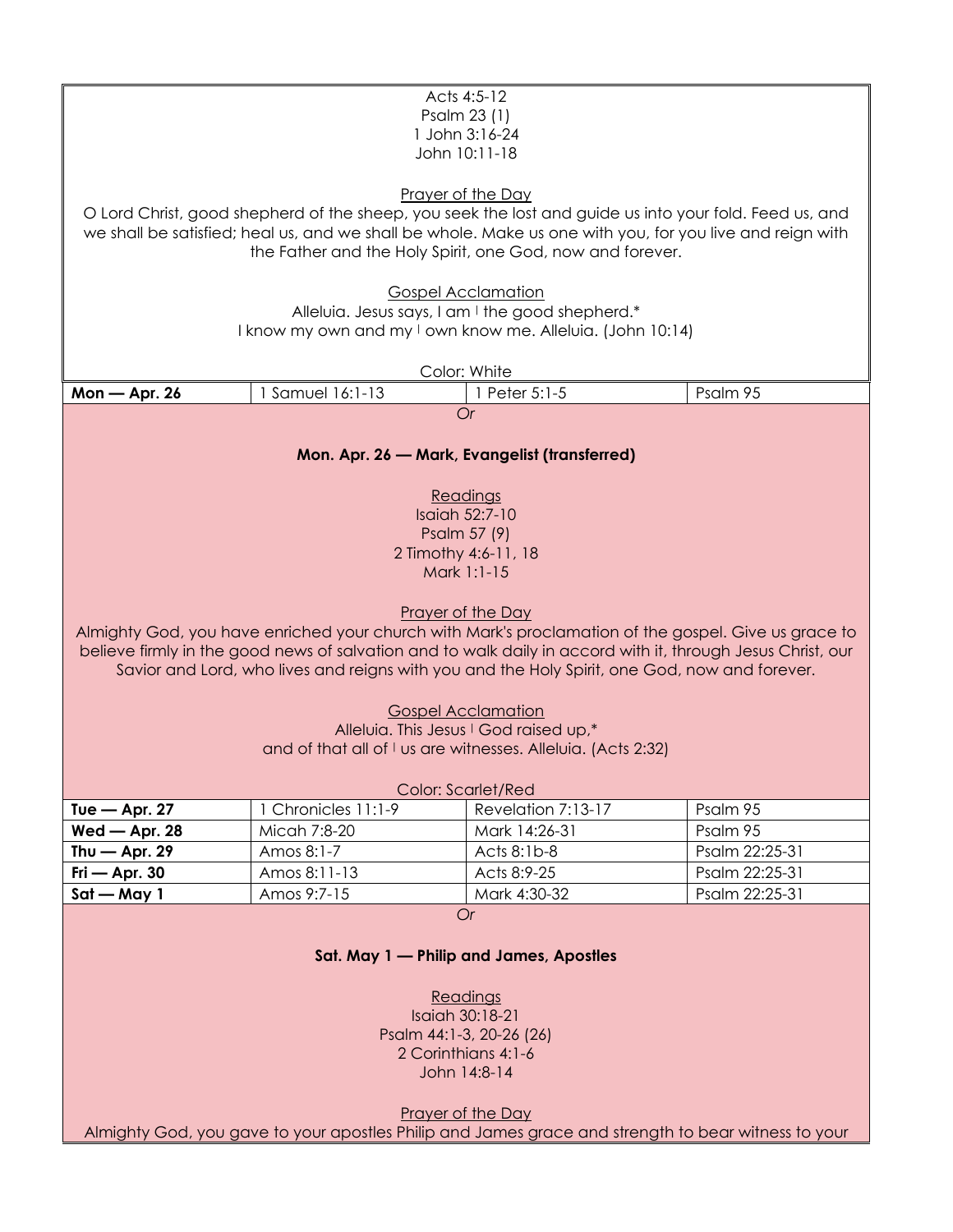Son. Grant that we, remembering their victory of faith, may glorify in life and death the name of our Lord Jesus Christ, who lives and reigns and you and the Holy Spirit, one God, now and forever.

#### Gospel Acclamation

Alleluia. You will be my witnesses in Jerusalem, in all Judea I and Samaria,\* and to the ends  $\vert$  of the earth. Alleluia. (Acts 1:8)

Color: Scarlet/Red

## **Sun. May. 2 — Fifth Sunday of Easter**

Readings Acts 8:26-40 Psalm 22:25-31 (27) 1 John 4:7-21 John 15:1-8

Prayer of the Day

O God, you give us your Son as the vine apart from whom we cannot live. Nourish our life in his resurrection, that we may bear the fruit of love and know the fullness of your joy, through Jesus Christ, our Savior and Lord, who lives and reigns with you and the Holy Spirit, one God, now and forever.

> Gospel Acclamation Alleluia. I am the vine, you  $\vert$  are the branches. $^*$ Those who abide in me and I in them | bear much fruit. Alleluia. (John 15:5)

| Color: White  |                      |                   |          |  |
|---------------|----------------------|-------------------|----------|--|
| $Mon - May 3$ | Isaiah $5:1-7$       | Galatians 5:16-26 | Psalm 80 |  |
| Tue $-$ May 4 | Isaiah 32:9-20       | James 3:17-18     | Psalm 80 |  |
| Wed $-$ May 5 | Isaiah 65:17-25      | John 14:18-31     | Psalm 80 |  |
| Thu $-$ May 6 | Isaiah $49:5-6$      | Acts 10:1-34      | Psalm 98 |  |
| Fri — May 7   | Isaiah $42:5-9$      | Acts 10:34-43     | Psalm 98 |  |
| Sat — May 8   | Deuteronomy 32:44-47 | Mark 10:42-45     | Psalm 98 |  |

## **Sun. May 9 — Sixth Sunday of Easter**

Readings Acts 10:44-48 Psalm 98 (4) 1 John 5:1-6 John 15:9-17

Prayer of the Day

O God, you have prepared for those who love you joys beyond understanding. Pour into our hearts such love for you that, loving you above all things, we may obtain your promises, which exceed all we can desire; through Jesus Christ, your Son and our Lord, who lives and reigns with you and the Holy Spirit, one God, now and forever.

#### Gospel Acclamation

Alleluia. Those who love me will keep my word, and my Fa-  $\pm$  ther will love them,\* and we will come to them and make our I home with them. Alleluia. (John 14:23)

| Color: White                                                        |                     |                   |          |  |
|---------------------------------------------------------------------|---------------------|-------------------|----------|--|
| Timothy 6:11-12<br>Psalm 93<br>Deuteronomy 7:1-11<br>$Mon - May 10$ |                     |                   |          |  |
| Tue — May 11                                                        | Deuteronomy 11:1-17 | ` Timothy 6:13-16 | Psalm 93 |  |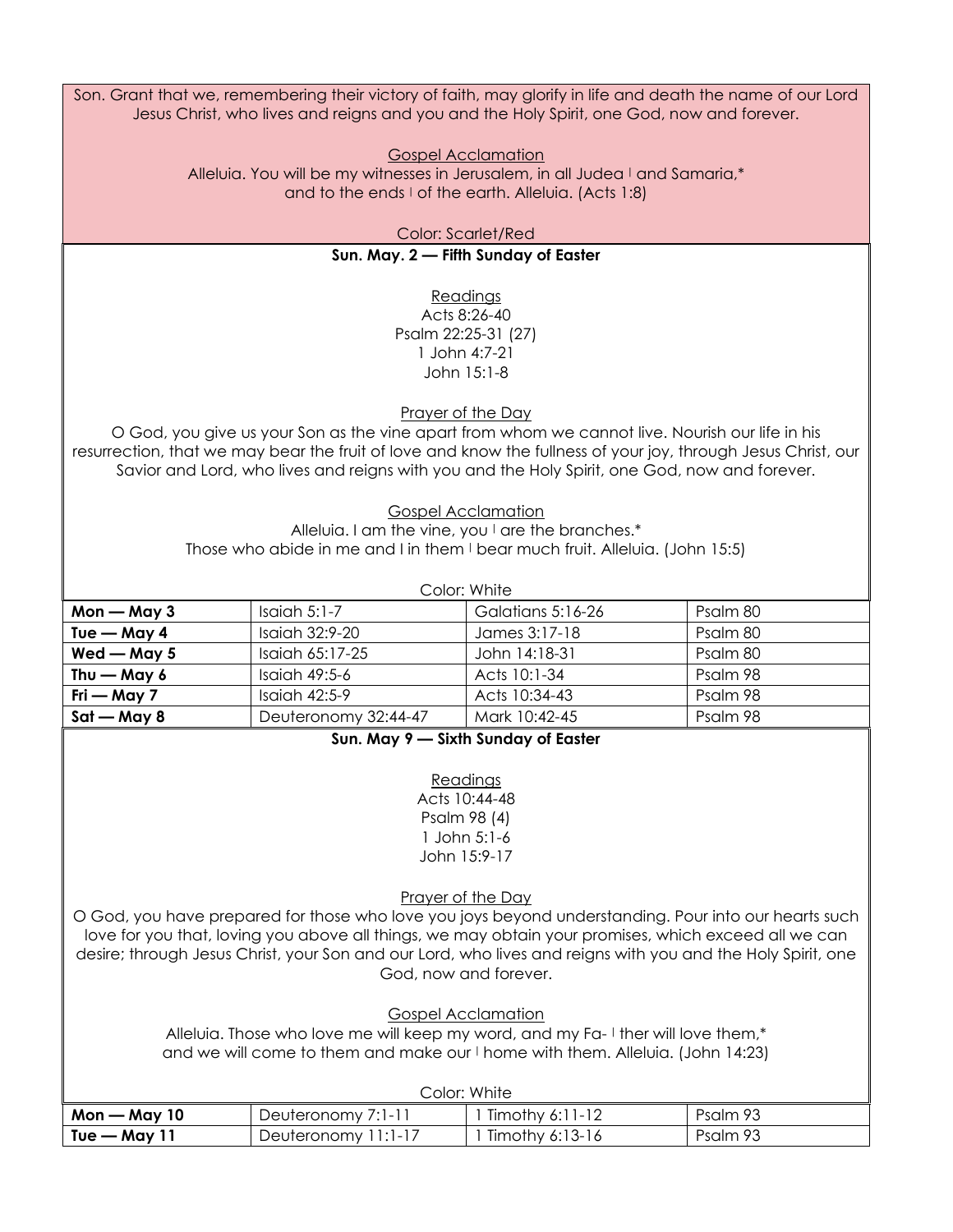| Wed - May 12                                                                                               | Deuteronomy 11:18-21                                                               | Mark 16:19-20                          | Psalm 93                                                                                                          |  |  |
|------------------------------------------------------------------------------------------------------------|------------------------------------------------------------------------------------|----------------------------------------|-------------------------------------------------------------------------------------------------------------------|--|--|
| Thu. May 13 - Ascension of Our Lord                                                                        |                                                                                    |                                        |                                                                                                                   |  |  |
|                                                                                                            |                                                                                    |                                        |                                                                                                                   |  |  |
|                                                                                                            |                                                                                    | Readings                               |                                                                                                                   |  |  |
|                                                                                                            |                                                                                    | Acts 1:1-11                            |                                                                                                                   |  |  |
|                                                                                                            |                                                                                    | Psalm 47 (5) or Psalm 93 (2)           |                                                                                                                   |  |  |
|                                                                                                            |                                                                                    | Ephesians 1:15-23                      |                                                                                                                   |  |  |
|                                                                                                            |                                                                                    | Luke 24:44-53                          |                                                                                                                   |  |  |
|                                                                                                            |                                                                                    |                                        |                                                                                                                   |  |  |
|                                                                                                            |                                                                                    | Prayer of the Day                      |                                                                                                                   |  |  |
|                                                                                                            |                                                                                    |                                        | Almighty God, your only Son was taken into the heavens and in your presence intercedes for us. Receive            |  |  |
|                                                                                                            |                                                                                    |                                        | us and our prayers for all the world, and in the end bring everything into your glory, through Jesus Christ,      |  |  |
|                                                                                                            |                                                                                    |                                        | our Sovereign and Lord, who lives and reigns with you and the Holy Spirit, one God, now and forever.              |  |  |
|                                                                                                            |                                                                                    |                                        |                                                                                                                   |  |  |
|                                                                                                            |                                                                                    | <b>Or</b>                              |                                                                                                                   |  |  |
|                                                                                                            |                                                                                    |                                        |                                                                                                                   |  |  |
|                                                                                                            |                                                                                    |                                        | Almighty God, your blessed Son, our Savior Jesus Christ, ascended far above all heavens that he might             |  |  |
|                                                                                                            |                                                                                    |                                        | fill all things. Mercifully give us faith to trust that, as he promised, he abides with us on earth to the end of |  |  |
|                                                                                                            | time, who lives and reigns with you and the Holy Spirit, one God, now and forever. |                                        |                                                                                                                   |  |  |
|                                                                                                            |                                                                                    |                                        |                                                                                                                   |  |  |
|                                                                                                            |                                                                                    | <b>Gospel Acclamation</b>              |                                                                                                                   |  |  |
|                                                                                                            | Alleluia. Go and make disciples of all nations, I says the Lord;*                  |                                        |                                                                                                                   |  |  |
|                                                                                                            | I am with you always, to the end I of the age. Alleluia. (Matt. 28:19, 20)         |                                        |                                                                                                                   |  |  |
|                                                                                                            |                                                                                    |                                        |                                                                                                                   |  |  |
|                                                                                                            |                                                                                    | Color: White                           |                                                                                                                   |  |  |
| Fri — May 14                                                                                               | Exodus 24:15-18                                                                    | Revelation 1:9-18                      | Psalm 47                                                                                                          |  |  |
|                                                                                                            |                                                                                    | <b>Or</b>                              |                                                                                                                   |  |  |
|                                                                                                            |                                                                                    |                                        |                                                                                                                   |  |  |
|                                                                                                            |                                                                                    | Fri. May 14 - Matthias, Apostle        |                                                                                                                   |  |  |
|                                                                                                            |                                                                                    |                                        |                                                                                                                   |  |  |
|                                                                                                            |                                                                                    | Readings                               |                                                                                                                   |  |  |
|                                                                                                            |                                                                                    | Isaiah $66:1-2$                        |                                                                                                                   |  |  |
|                                                                                                            |                                                                                    | Psalm 56 (12)                          |                                                                                                                   |  |  |
|                                                                                                            | Acts 1:15-26                                                                       |                                        |                                                                                                                   |  |  |
|                                                                                                            | Luke 6:12-16                                                                       |                                        |                                                                                                                   |  |  |
|                                                                                                            |                                                                                    |                                        |                                                                                                                   |  |  |
|                                                                                                            |                                                                                    | <b>Prayer of the Day</b>               |                                                                                                                   |  |  |
|                                                                                                            |                                                                                    |                                        | Almighty God, you chose your faithful servant Matthias to be numbered among the twelve. Grant that                |  |  |
| your church may always be taught and guided by faithful and true pastors, through Jesus Christ our         |                                                                                    |                                        |                                                                                                                   |  |  |
| shepherd, who lives and reigns with you and the Holy Spirit, one God, now and forever                      |                                                                                    |                                        |                                                                                                                   |  |  |
|                                                                                                            |                                                                                    |                                        |                                                                                                                   |  |  |
| <b>Gospel Acclamation</b><br>Alleluia. You will be my witnesses in Jerusalem, in all Judea   and Samaria,* |                                                                                    |                                        |                                                                                                                   |  |  |
| and to the ends   of the earth. Alleluia. (John 12:26)                                                     |                                                                                    |                                        |                                                                                                                   |  |  |
|                                                                                                            |                                                                                    |                                        |                                                                                                                   |  |  |
| <b>Color: Scarlet/Red</b>                                                                                  |                                                                                    |                                        |                                                                                                                   |  |  |
| $Sat - May 15$                                                                                             | Deuteronomy 34:1-7                                                                 | John 16:4-11                           | Psalm 47                                                                                                          |  |  |
|                                                                                                            |                                                                                    | Sun. May 16 - Seventh Sunday of Easter |                                                                                                                   |  |  |
|                                                                                                            |                                                                                    |                                        |                                                                                                                   |  |  |
|                                                                                                            |                                                                                    | Readings                               |                                                                                                                   |  |  |
| Acts 1:15-17, 21-26                                                                                        |                                                                                    |                                        |                                                                                                                   |  |  |
| Psalm $1(6)$                                                                                               |                                                                                    |                                        |                                                                                                                   |  |  |
| 1 John 5:9-13                                                                                              |                                                                                    |                                        |                                                                                                                   |  |  |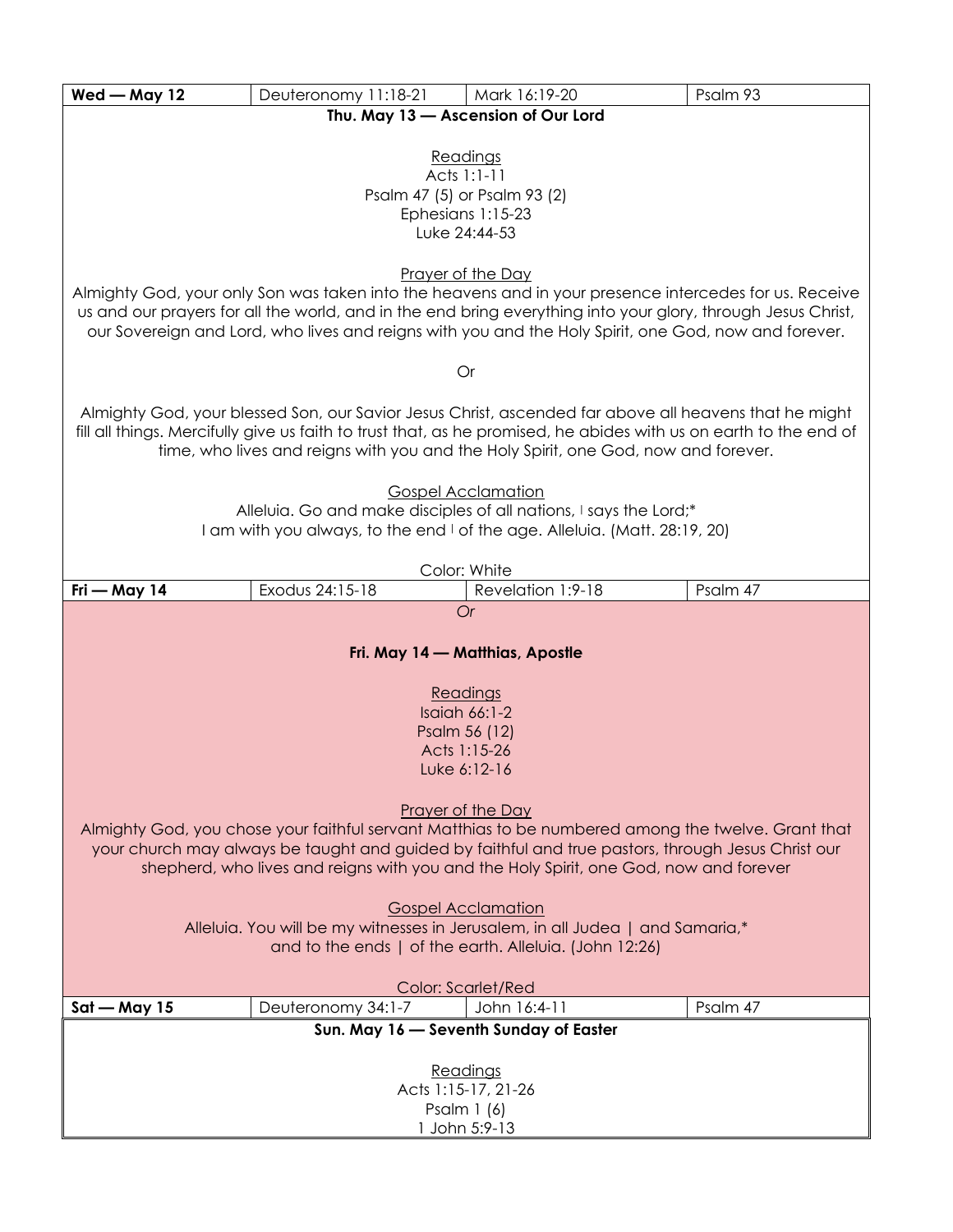## John 17:6-19

## Prayer of the Day

Gracious and glorious God, you have chosen us as your own, and by the powerful name of Christ you protect us from evil. By your Spirit transform us and your beloved world, that we may find our joy in your Son, Jesus Christ, our Savior and Lord, who lives and reigns with you and the Holy Spirit, one God, now and forever.

> Gospel Acclamation Alleluia. I will not leave you orphaned, I says the Lord.\* I am com- I ing to you. Alleluia. (John 14:18)

| Color: White    |                 |                       |                |  |
|-----------------|-----------------|-----------------------|----------------|--|
| $Mon - May 17$  | Exodus 28:29-38 | Philippians 1:3-11    | Psalm 115      |  |
| Tue $-$ May 18  | Numbers 8:5-22  | Titus $1:1-9$         | Psalm 115      |  |
| Wed - May 19    | Ezra $9:5-15$   | John 16:16-24         | Psalm 115      |  |
| Thu $-$ May 20  | Genesis 2:4b-7  | Corinthians 15:42b-49 | Psalm 33:12-22 |  |
| $Fi$ $-$ May 21 | $Job$ 37:1-13   | Corinthians 15:50-57  | Psalm 33:12-22 |  |
| Sat — May 22    | Exodus 15:6-11  | John 7:37-39          | Psalm 33:12-22 |  |
|                 |                 |                       |                |  |

*Or*

#### **Sat. May 22 — Vigil of Pentecost**

**Readings** Exodus 19:1-9 or Acts 2:1-11 Psalm 33:12-22 (20) or Psalm 130 (4) Romans 8:14-17, 22-27 John 7:37-39

## Prayer of the Day

Almighty and ever-living God, you fulfilled the promise of Easter by sending the gift of your Holy Spirit. Look upon your people gathered in prayer, open to receive the Spirit's flame. May it come to rest in our hearts and heal the divisions of word and tongue, that with one voice and one song we may praise your name in joy and thanksgiving; through Jesus Christ, our Savior and Lord, who lives and reigns with you and the Holy Spirit, one God, now and forever.

> Gospel Acclamation Alleluia. Come, Holy Spirit, fill the hearts I of your faithful,\* and kindle in us the fire I of your love. Alleluia.

> > Color: Red

#### **Sun. May 23 — Day of Pentecost**

**Readings** Acts 2:1-21 or Ezekiel 37:1-14 Psalm 104:24-34, 35b (30) Romans 8:22-27 or Acts 2:1-21 John 15:26-27; 16:4b-15

Prayer of the Day

Mighty God, you breathe life into our bones, and your Spirit brings truth to the world. Send us this Spirit, transform us by your truth, and give us language to proclaim your gospel, through Jesus Christ, our Savior